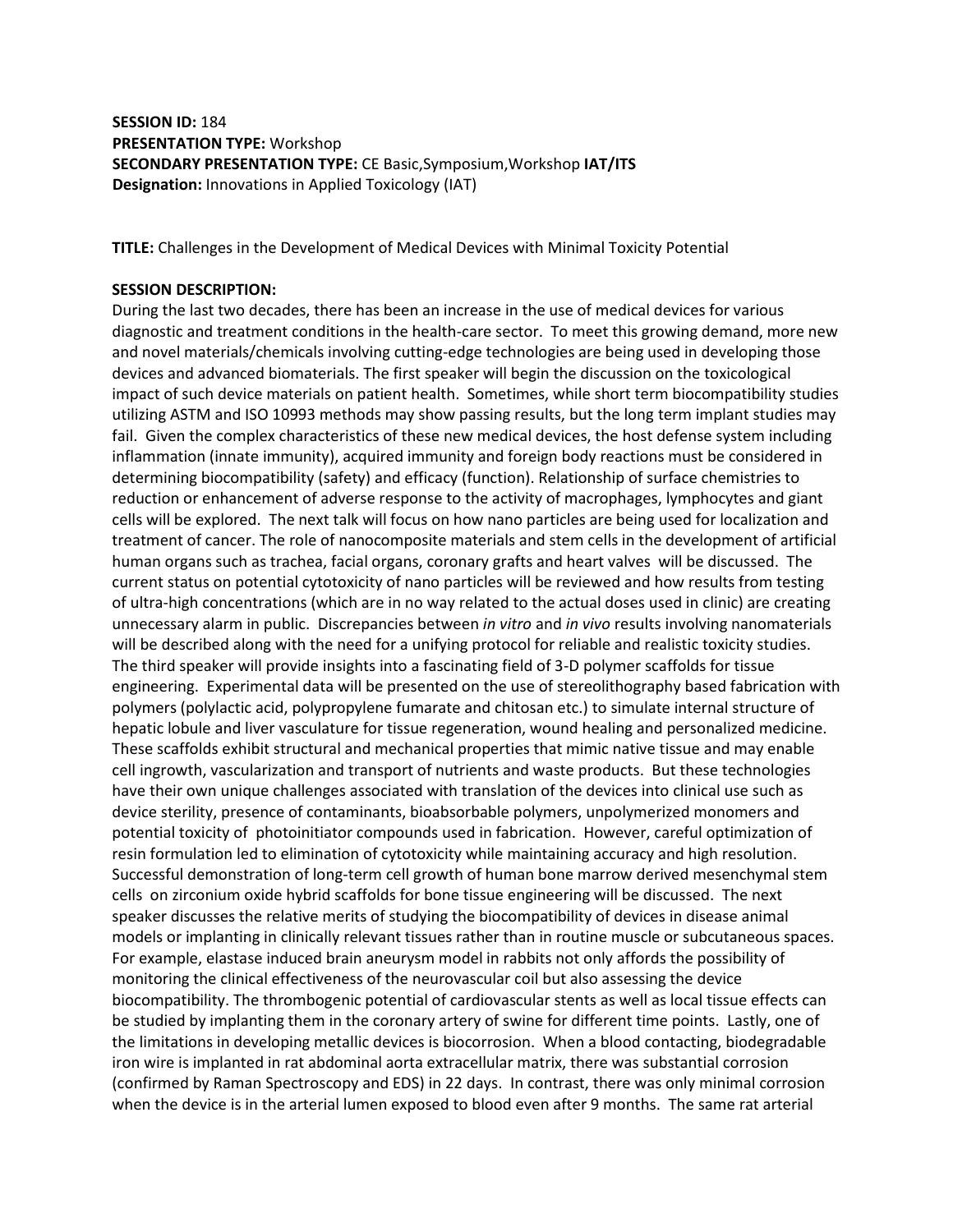implantation model offers a unique opportunity to study genotoxicity, implantation and systemic toxicity of the device, thus saving time and animals. The final speaker will give an outline of the regulatory approval process for medical devices in European Union. The salient features of Medical Device Directive and the Active Implantables Device Directive and how products confirming to these guidelines will be granted a CE mark. There will be a discussion on the recently released guidance by European Commission's SCENIHR to assess human health risks of medical devices containing nano materials. In summary this workshop will provide an overview of toxicity issues concerning nano materials, 3-D tissue scaffolds, synthetic organs and solutions to overcome them. Role of device chemistry and host defense mechanism in long term test failures, need to use clinically relevant new animal models and European guidelines for medical device approvals with special emphasis on devices containing nano materials.

**ENDORSER 1:** Medical Device and Combination Product Specialty Section **ENDORSER 2:** Association of Scientists of Indian Origin Special Interest Group **ENDORSER 3:** Nanotoxicology Specialty Section

**Session Role Order:** 1 **Session Role:** Chair **Name:** Niranjan Goud **Affiliation:** Boston Scientific Corporation **City, State:** Spencer, IN **Country: Email:** goudn@bsci.com **SOT Member:** Yes **Funding:** No SOT Funding **Presentation Title:** Chair

**Session Role Order:** 2 **Session Role:** Co-Chair **Name:** Peter Goering **Affiliation:** CDRH. FDA **City, State:** Silver Spring, MD **Country:** United States **Email:** petergoering@tox.gmail.com **SOT Member:** Yes **Funding:** No SOT Funding **Presentation Title:** Co-Chair

**Session Role Order:** 3 **Session Role:** Presenter **Name:** James Anderson **Affiliation:** Case Western Reserve University **City, State:** Cleveland, OH **Country:** United States **Email:** jma6@case.edu **SOT Member:** Yes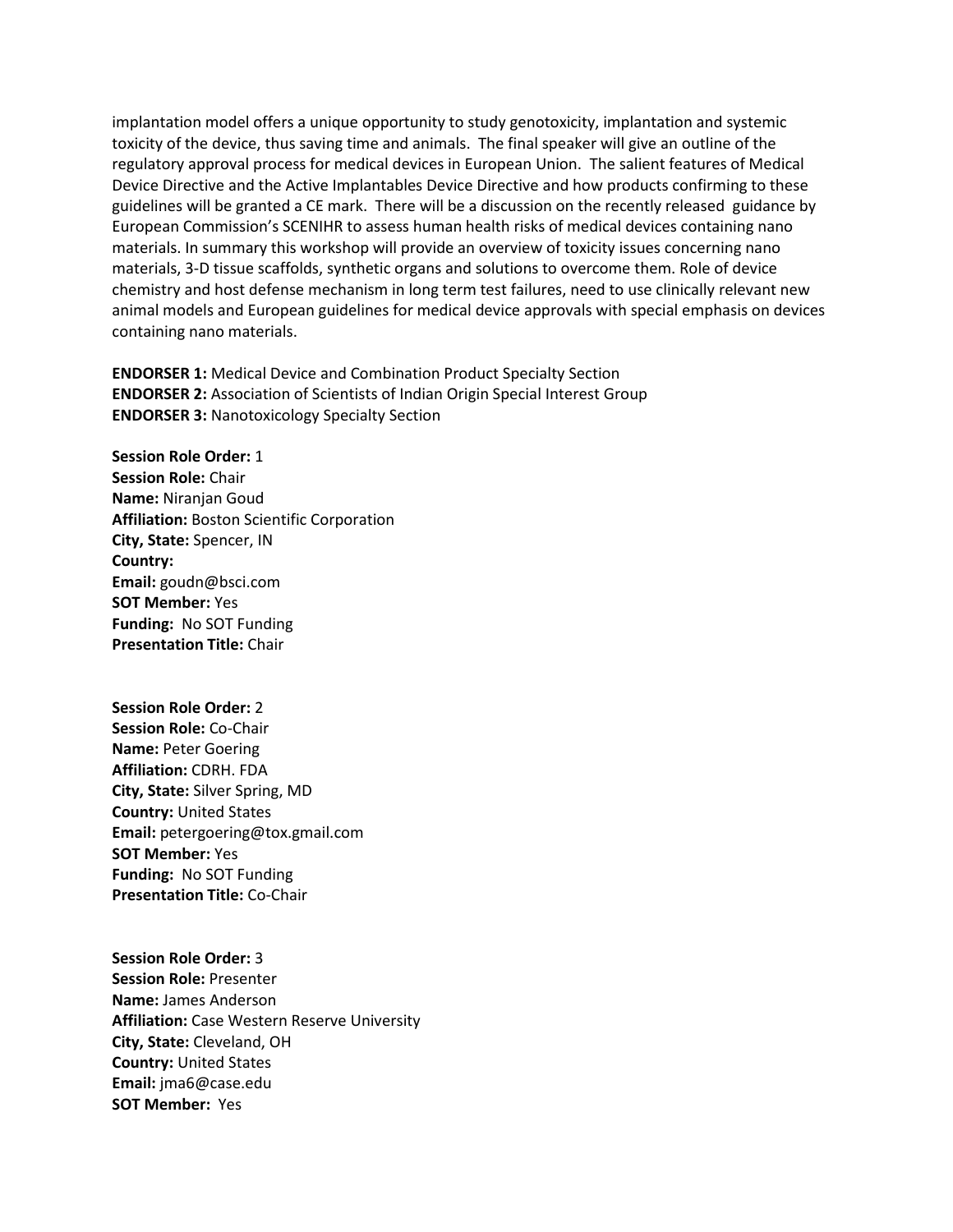#### **Funding:** No SOT Funding Needed

**Presentation Title:** Biocompatibility and the Foreign body Reaction to Medical Devices **Presentation Description:** The use of biomaterials in tissue engineering, regenerative medicine and nanomedicine offers new challenges in the determination of biocompatibility (safety) of these respective medical devices for ultimate clinical application. Given the complex characteristics of these new medical devices, the host defense system including inflammation (innate immunity), acquired immunity, foreign body reaction, and wound healing responses must be considered in the determination of biocompatibility (safety) and efficacy (function). Fundamental and clinical studies in our laboratory have focused on the development of a mechanistic understanding of the effect of biomaterial surface chemistry on the formation and activity of monocytes, macrophages, lymphocytes, and foreign body giant cells in the foreign body reaction. Correlative *in vitro* and *in vivo* studies have identified certain surface chemistries that facilitate a reduction or enhancement of the foreign body reaction, respectively, at material/tissue interfaces. While studies utilizing ASTM and ISO Standards have shown short-term biocompatibility for some biomaterials, these biomaterials, when utilized in clinical devices for long-term implication, have shown failure mediated by the foreign body reaction. Examples of this phenomenon will be presented. Results from our fundamental studies have demonstrated that different surface chemistries may result in different responses such as cell adhesion, apoptosis and foreign body giant cell formation. These results broaden our perspectives on macrophages and foreign body giant cells at the material/tissue interface and strongly suggest that it may be possible to influence the functional profiles of macrophages/foreign body giant cells at sites of biomaterial implantation with material-surface chemistry. Our ultimate goal is to identify biological design criteria that will prove useful in the development of new biomaterials for tissue engineering and nanomedicine application where both short- and long-term biocompatibility are required.

### **Session Role Order:** 4

**Session Role:** Presenter **Name:** Alexander Seifalian **Affiliation:** University College of London **City, State:** London, **Country:** United Kingdom **Email:** a.seifalian@gmail.com **SOT Member:** No

**Funding:** SOT Full Funding

**Presentation Title:** Nanomaterials – Its Use in Biomedical Applications Including Development of Artificial Organs: Do the Benefits Outweigh the Risk?

**Presentation Description:** In recent years, nanoparticles (NPs) have increasingly found practical applications in technology, research and medicine. The small particle size coupled to their unique chemical and physical properties is thought to underlie their exploitable biomedical activities. In my laboratory nanoparticles has been developed and investigated for localisation and treatment of cancer as well as development of human organs. These organs includes trachea, facial organs and cardiovascular, including coronary artery bypass graft, stents, transcatheter heart valves made from nanocomposite materials and stem cells.Here, I review current toxicity studies of NPs with clinical potential. Mechanisms of cytotoxicity are discussed and the problem of extrapolating knowledge gained from cell-based studies into a human scenario is highlighted. The so-called 'proof-of-principle' approach, whereby ultra-high NP concentrations are used to ensure cytotoxicity, is evaluated on the basis of two considerations; firstly, from a scientific perspective, the concentrations used are in no way related to the actual doses required which, in many instances, discourages further vital investigations. Secondly, these inaccurate results cast doubt on the science of nanomedicine and thus, quite dangerously, encourage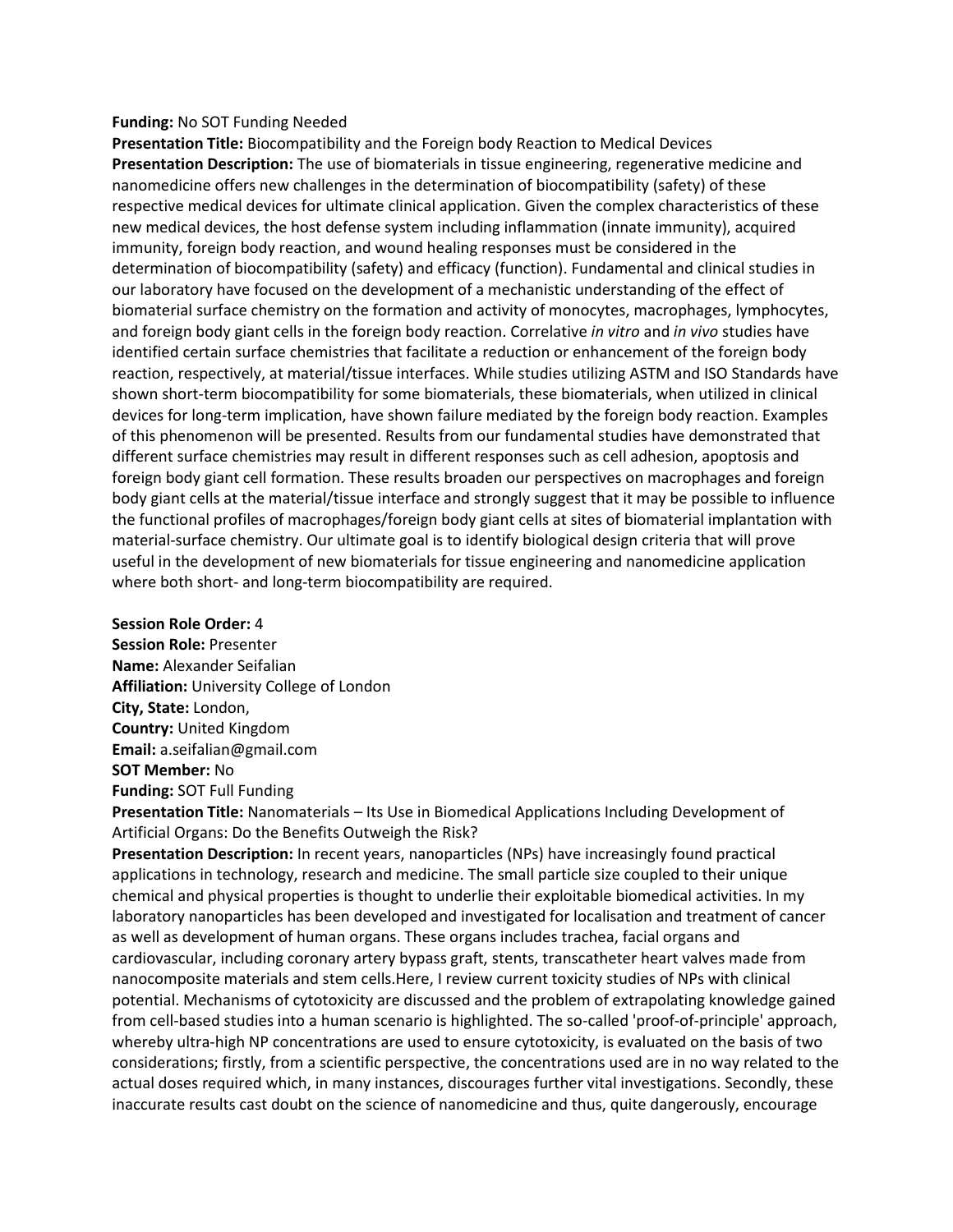unnecessary alarm in the public. In this context, the discrepancies between *in vitro* and *in vivo* results are described along with the need for a unifying protocol for reliable and realistic toxicity reports.

**Session Role Order:** 5 **Session Role:** Presenter **Name:** Shelby Skoog **Affiliation:** CDRH, FDA **City, State:** Silver Springs, MD **Country:** United States **Email:** saskoog@ncsu.edu **SOT Member:** Yes **Funding:** No SOT Funding Needed

**Presentation Title:** Strategies in Stereolithography-Based Fabrication and Toxicity Evaluation of 3D Polymer Scaffolds for Tissue Engineering

**Presentation Description:** Stereolithography is a rapid prototyping technique which has become a valuable tool for fabrication of tissue engineering scaffolds. This fabrication technology produces complex structures in a layer-by-layer manner based on spatially controlled solidification of liquid resins by photopolymerization. The versatility in design and precise nature of stereolithography permits fabrication of complex scaffolds with physiologically relevant architectures. For example, scaffolds have been fabricated using stereolithography to simulate the internal unit structure of the liver, the hepatic lobule, including accurate branching angles of liver vasculature and a hepatocyte chamber. Scaffolds with well-defined pore sizes, pore interconnectivity, and porosities have been fabricated using stereolithography with a variety of polymers (e.g. polyethylene glycol, polylactic acid, polycaprolactone, polypropylene fumarate, trimethylene carbonate, chitosan). Toxicological evaluation of stereolithography-fabricated scaffolds includes consideration of device sterility, effects of postprocessing conditions, potentially toxic residual components, assay interferences, and challenges with assessment of biodegradable constructs. Scaffolds fabricated from biocompatible polymers may result in adverse health responses due to the presence of contaminants, unpolymerized monomers, and/or residual photoinitiators from fabrication. For example, we and others have demonstrated significant cytotoxicity associated with low concentrations of many photoinitiator compounds used in fabrication. Our studies have also focused on optimization of resin composition to eliminate cytotoxicity while maintaining accuracy and high resolution of fabrication. We have successfully demonstrated long-term cell growth of human bone marrow-derived mesenchymal stem cells on 3-D zirconium-oxide hybrid scaffolds for bone tissue engineering. Additional challenges are introduced in biocompatibility assessment when using biodegradable/bioabsorbable polymers for scaffold fabrication, as these materials are constantly evolving in the physiological environment.

**Session Role Order:** 6 **Session Role:** Presenter **Name:** Jeff Schakenraad **Affiliation:** DEKRA **City, State:** Fairfield, CA **Country: Email:** jeff.schakenraad@dekra.com **SOT Member:** No

**Funding:** SOT Full Funding **Presentation Title:** Regulatory Approval of Medical Devices in Europe—A Perspective From a Regulator and a Toxicologist